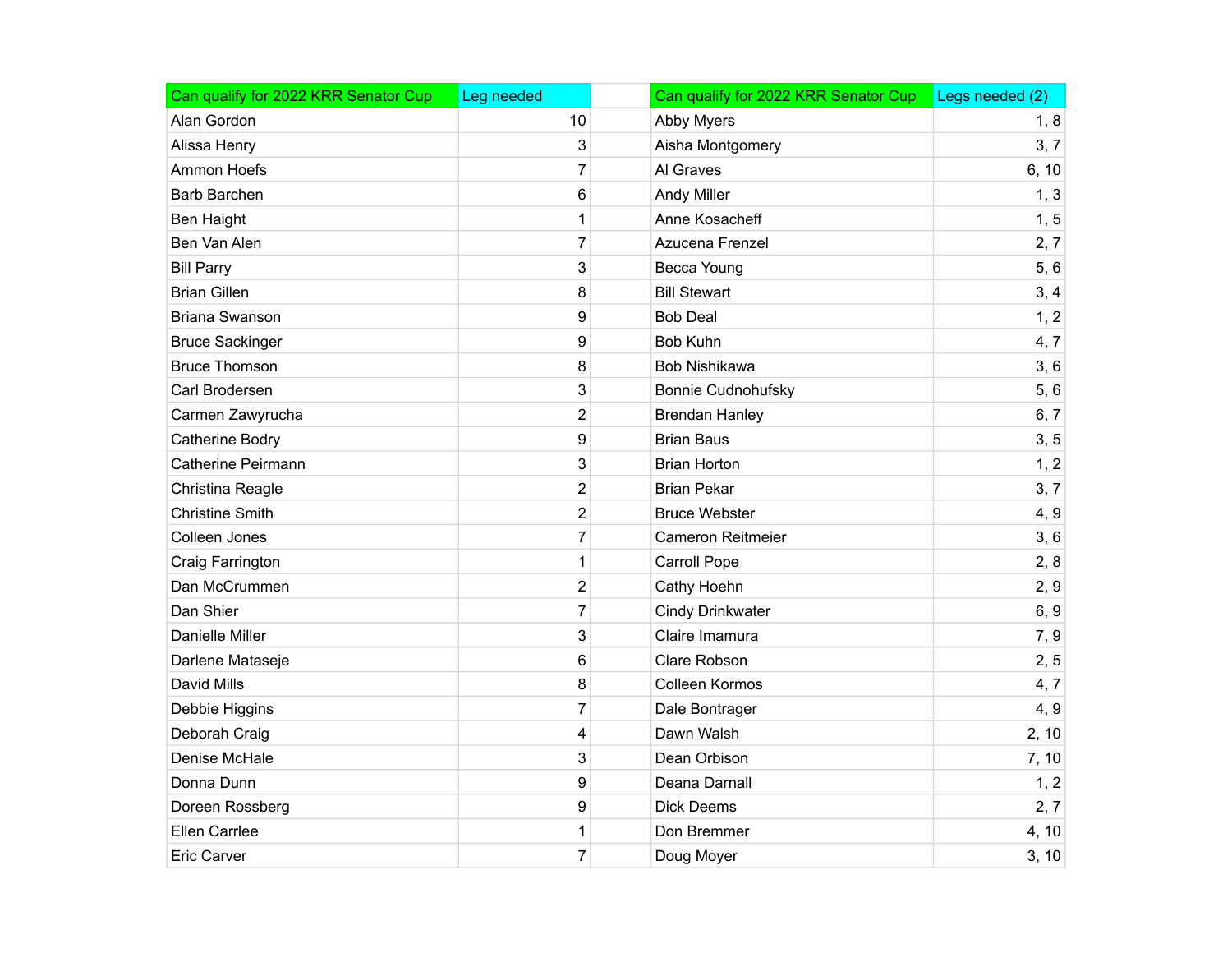| Gayle Martin          | 3              | Edy Rodewald          | 2, 8  |
|-----------------------|----------------|-----------------------|-------|
| Glenda Koh            | 3              | Ellen Bohmer          | 3, 6  |
| <b>Glenn Wright</b>   | $\mathbf 1$    | Eric Olsen            | 3, 7  |
| Glory Scarano         | 7              | Frank Campbell        | 4,6   |
| <b>Grant Redfern</b>  | 3              | Gayle Corry           | 2, 9  |
| Heather Johnson Smith | 3              | Georgia Gustafson     | 1, 5  |
| <b>Heather Lende</b>  | 10             | <b>Gerard Parsons</b> | 6, 8  |
| <b>Helen Stappers</b> | 3              | Gertrude Burdess      | 6, 7  |
| Jacqueline Moore      | 6              | <b>Greg Russell</b>   | 3, 7  |
| Jake Metcalfe         | 9              | Heidi Lingle          | 4, 7  |
| Jamie Foley           | 8              | <b>Hilary Preston</b> | 7,8   |
| Janet Clarke          | 6              | Jada Smith            | 2, 10 |
| Jean Louis Salesse    | 8              | Jake Gano             | 3, 10 |
| Jenn Bugg             | 3              | Jamie Bursell         | 1, 9  |
| Jennifer Grandy       | 10             | Jay Massie            | 3, 7  |
| Jessica Read          | 7              | Jean Carey            | 2, 6  |
| Jim Douglas           | 8              | Jean Mason            | 2, 10 |
| Jim Thompson          | 4              | Jeff Rice             | 3, 7  |
| Joan Ewing            | 9              | Jerome McIntyre       | 4, 6  |
| John Briner           | 6              | Jerry Buckley         | 5,6   |
| <b>John Small</b>     | 7              | Jessica Edwards       | 2, 3  |
| Jon Gibson            | 9              | Jessica Tanner        | 2, 3  |
| Julia Carver          | $\overline{7}$ | Jim Bell              | 4, 6  |
| Karen Lang            | 3              | Jimmy Ord             | 3, 7  |
| Kari Anderson         | $\mathbf 1$    | Jody Studney          | 3, 8  |
| Karl Klupar           | 6              | Joe Smith             | 2, 4  |
| Kathleen Wood         | 6              | John Brewer           | 5,6   |
| Keith Clarke          | 8              | John Pekar            | 3, 4  |
| Kelly Cozens          | $\mathbf 1$    | Johnathan Parker      | 3, 7  |
| Kevin Slayden         | 6              | Josie Martin          | 3, 7  |
| <b>Kirk Potter</b>    | 3              | Judy Kelly            | 8, 9  |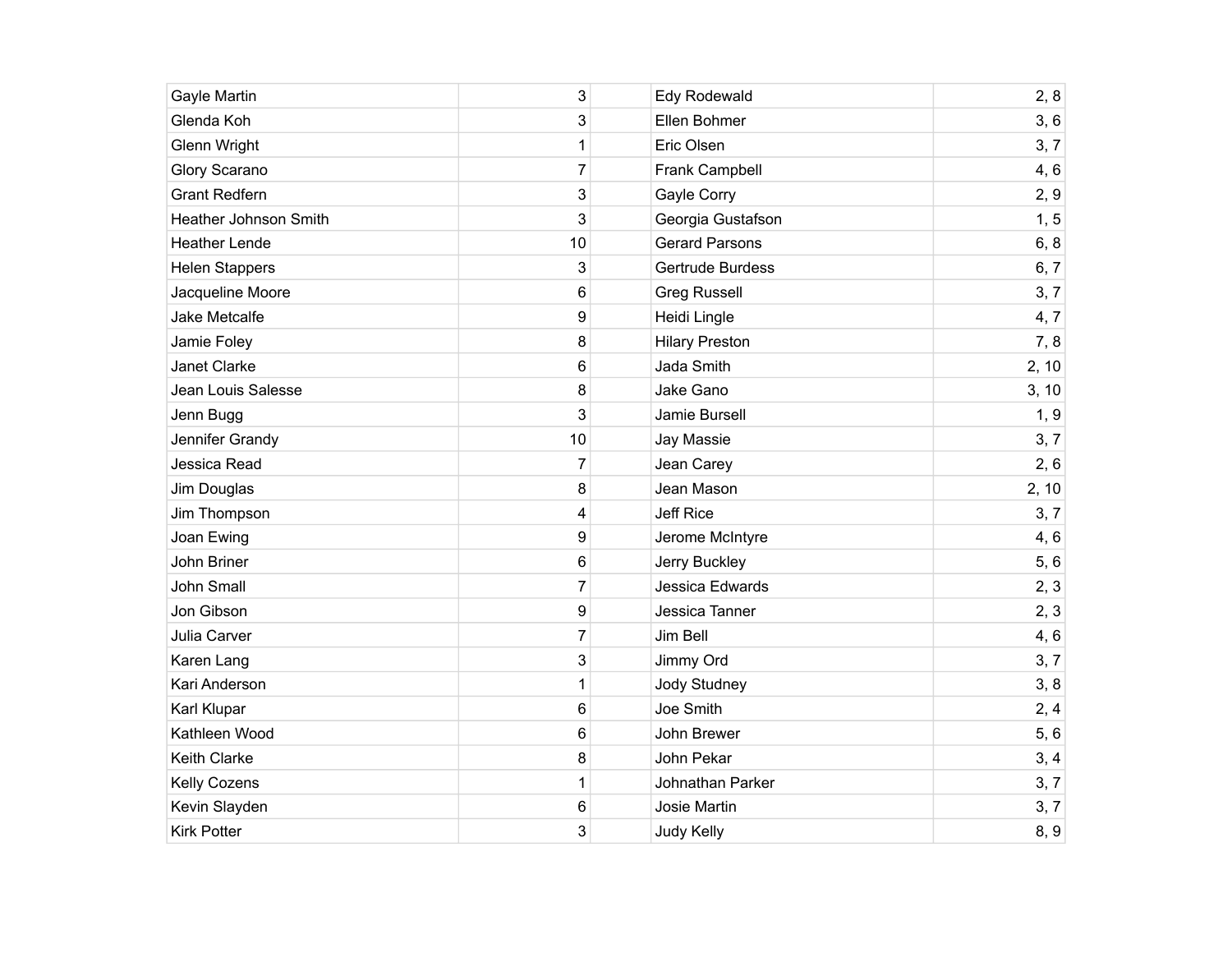| Kirsti Muller          | 10                      | Karen Clyde           | 1, 6  |
|------------------------|-------------------------|-----------------------|-------|
| Kristen Schultz        | 8                       | Karen Loos            | 6, 7  |
| <b>Kristine Loveid</b> | 9                       | <b>Katie Krehlik</b>  | 1, 10 |
| Laura Coxford          | 9                       | Keith Brown           | 4,7   |
| Laura Lee Nelson       | $\overline{\mathbf{c}}$ | <b>Keith Thaxter</b>  | 2, 3  |
| Leif Stenfjord         | $\overline{7}$          | Keltie Hollingdale    | 3, 9  |
| Lennon Weller          | 3                       | Ken Sylvestre         | 3, 9  |
| <b>Lilly Boron</b>     | 5                       | <b>Kent Fielding</b>  | 1, 7  |
| Loralee Martin         | 9                       | Kevin Donley          | 6, 7  |
| Maggie Powter          | 3                       | Kevin Linebarger      | 2, 7  |
| Marian Koelsch         | 9                       | Kirsten Pattimore     | 3, 9  |
| Mary Ann Renkert       | 3                       | Klaudia Leccese       | 1, 10 |
| Maureen Johnstone      | 6                       | Kristie Balovich      | 5, 9  |
| Melita Welling         | 3                       | Laura Gohl            | 4, 9  |
| <b>Michael Healy</b>   | 3                       | Laura Vanderkley      | 3, 7  |
| Michele Bossio         | $\overline{2}$          | Laura Wells           | 1, 3  |
| <b>Mike Kelly</b>      | 3                       | Laurie Drummond       | 3, 7  |
| <b>Mindy Miller</b>    | 3                       | Lee Helzer            | 3, 10 |
| Nancy Brady            | 6                       | Lee Potter            | 3, 7  |
| Nancy LeClerc-Davidson | $\overline{7}$          | Lenore Morris         | 4, 6  |
| Nicole Tattam          | $\overline{2}$          | Leslie Gomm           | 3, 4  |
| Paul Dick              | 9                       | Leslie Weaver         | 2, 5  |
| Paul Moore             | 3                       | <b>Lindy Dunlop</b>   | 3, 9  |
| Paula Webber           | 3                       | <b>Line Pelletier</b> | 3, 5  |
| <b>Rachel Sanders</b>  | $\mathbf 1$             | Liz Johnson           | 3, 8  |
| Robin Hamilton         | 6                       | Liz Mallott           | 5, 10 |
| Robin Sharples         | $\overline{2}$          | Logan Potter          | 7,9   |
| Ruth Banaszak          | 4                       | Lori Richter          | 6, 7  |
| <b>Ruth Kostik</b>     | 2                       | Lorna Hutchinson      | 4, 6  |
| Ryan Beckett           | 3                       | Lynn Pollard          | 8, 10 |
| Sally McLaughlin       | 3                       | Mac Metcalfe          | 1, 5  |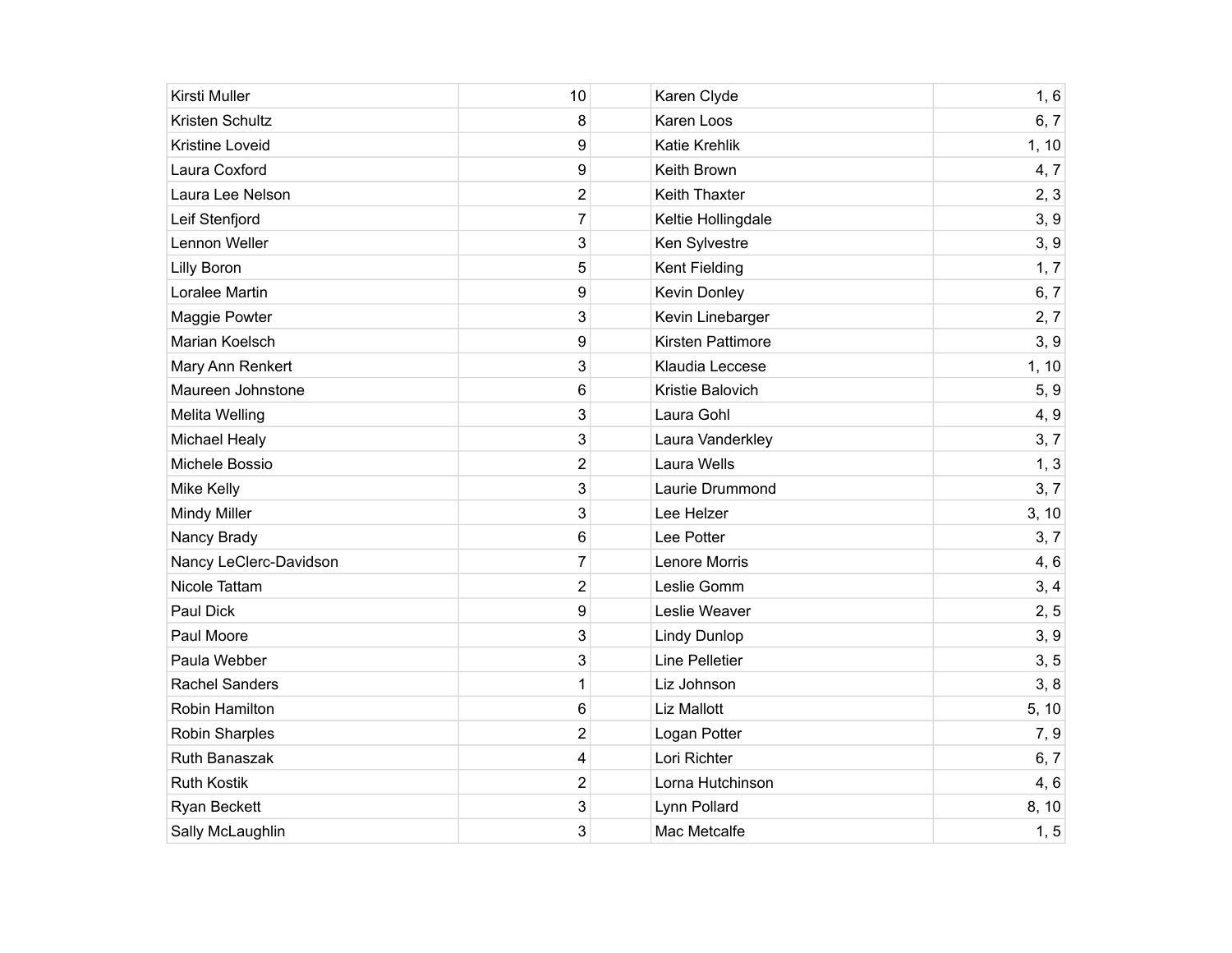| Sandra Holst            | 4                       | Marilee Byers         | 5, 6  |
|-------------------------|-------------------------|-----------------------|-------|
| Sandy Secord            | 2                       | Marni Delaurier       | 2, 4  |
| Sara Nielsen            | 3                       | Mary Beth Nelson      | 5, 10 |
| Sarah Locke             | 3                       | Matt Catterson        | 3, 7  |
| Seanna O'Sullivan       | 9                       | <b>Matt Russell</b>   | 7, 9  |
| Shaila Baxendale        | $\overline{\mathbf{c}}$ | Meggy Hanna           | 3, 9  |
| Shannon Hasty           | $\mathbf 1$             | Mike Schroeder        | 2, 3  |
| Sharon Buis             | $\mathbf 2$             | <b>Milt Cornelius</b> | 2, 10 |
| <b>Stacy Sedgwick</b>   | 6                       | Mo Lodovici           | 3, 9  |
| <b>Steve Foley</b>      | 3                       | Nancy Lehnhard        | 3, 5  |
| <b>Steve Turner</b>     | 10                      | Nicki Germain         | 2, 6  |
| Susanne Wirth           | $\overline{2}$          | Pat Kalen             | 7,9   |
| Suzanne Malter          | 10                      | Paul Jendryk          | 5,6   |
| <b>Tab Ballantine</b>   | 3                       | Penny Sheardown       | 5, 6  |
| Tanya Astika            | 6                       | Pete Schneider        | 3, 6  |
| <b>Taryn Hill</b>       | 5                       | Peter Chisholm        | 2, 3  |
| Teri Robus              | $\overline{2}$          | Philip Rosen II       | 2, 3  |
| Terri Agee              | 9                       | Rachael Gano          | 1, 7  |
| <b>Terwiliger Paige</b> | 3                       | Rachael Kvapil        | 3, 8  |
| <b>Tim Banaszak</b>     | 9                       | Ray Sabo              | 3, 6  |
| Tom Fairman             | 4                       | Rebecca Carroll       | 2, 7  |
| Tom McLaughlin          | 4                       | <b>Reed Stoops</b>    | 2, 3  |
| Tom Ullyett             | 3                       | <b>Rick Janik</b>     | 6, 10 |
| <b>Tracy Goldsmith</b>  | 9                       | <b>Rick Thibodeau</b> | 2, 4  |
| <b>Tyler Bradford</b>   | 10                      | <b>Rick Ward</b>      | 1, 4  |
| Tyra Smith              | 7                       | <b>Robert Gillis</b>  | 3, 7  |
| Valerie Noble           | 3                       | <b>Rocky Plotnick</b> | 2, 5  |
|                         |                         | Rosanna White         | 2, 7  |
|                         |                         | <b>Ross Burnett</b>   | 3, 7  |
|                         |                         | Sam Muse              | 1, 2  |
|                         |                         | Sara Chapell          | 3, 9  |